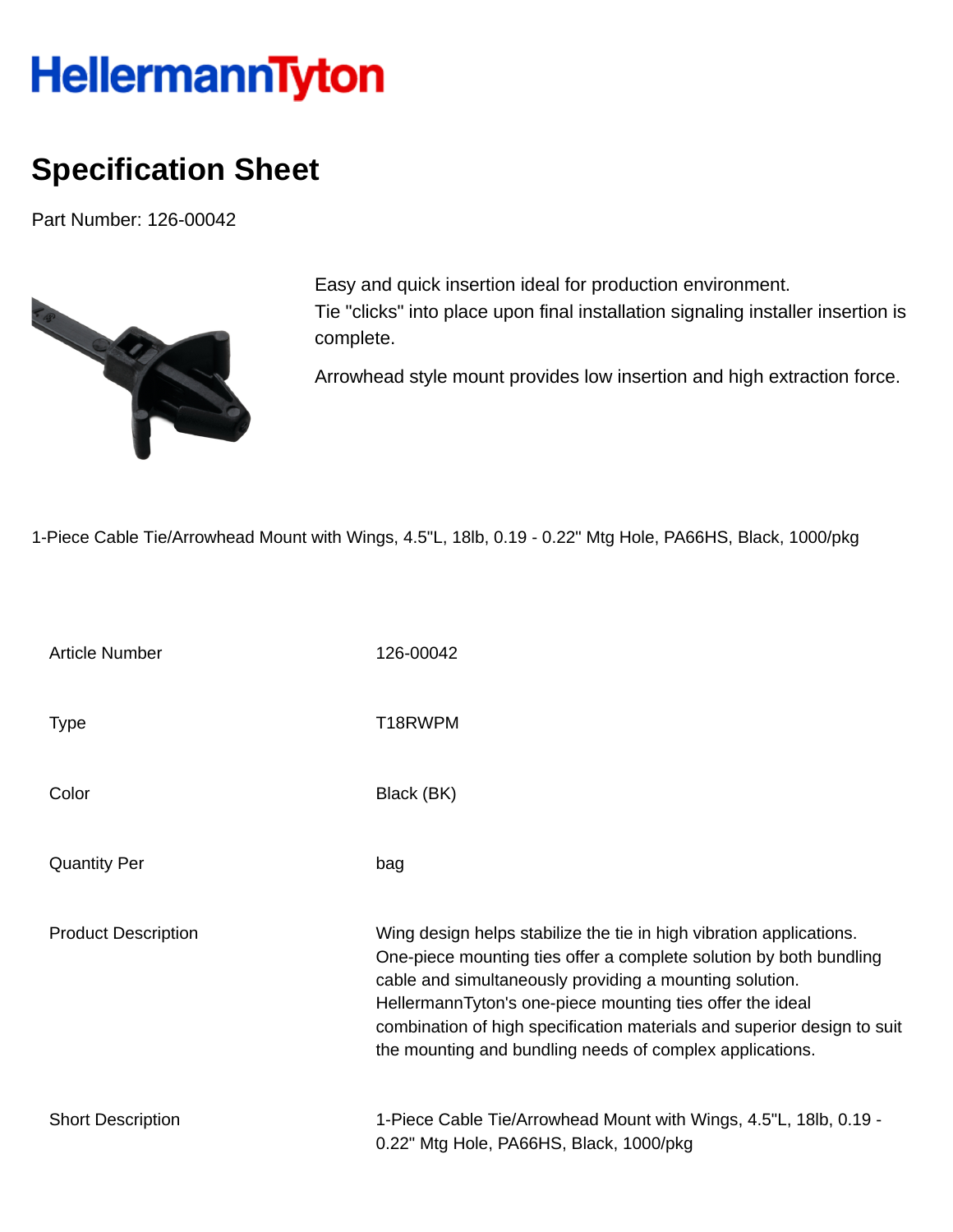| Minimum Tensile Strength (Imperial)   | 18.0                   |
|---------------------------------------|------------------------|
| Minimum Tensile Strength (Metric)     | 80                     |
| Length L (Imperial)                   | 4.5                    |
| Length L (Metric)                     | 113.0                  |
| <b>Fixation Method</b>                | Arrowhead              |
| <b>Identification Plate Position</b>  | none                   |
| <b>Releasable Closure</b>             | No                     |
| <b>Tie Closure</b>                    | plastic pawl           |
| Variant                               | <b>Inside Serrated</b> |
| Width W (Imperial)                    | 0.1                    |
| Width W (Metric)                      | 2.5                    |
| <b>Bundle Diameter Min (Imperial)</b> | 0.06                   |
| <b>Bundle Diameter Min (Metric)</b>   | 1.5                    |
| <b>Bundle Diameter Max (Imperial)</b> | 0.86                   |
| <b>Bundle Diameter Max (Metric)</b>   | 22.0                   |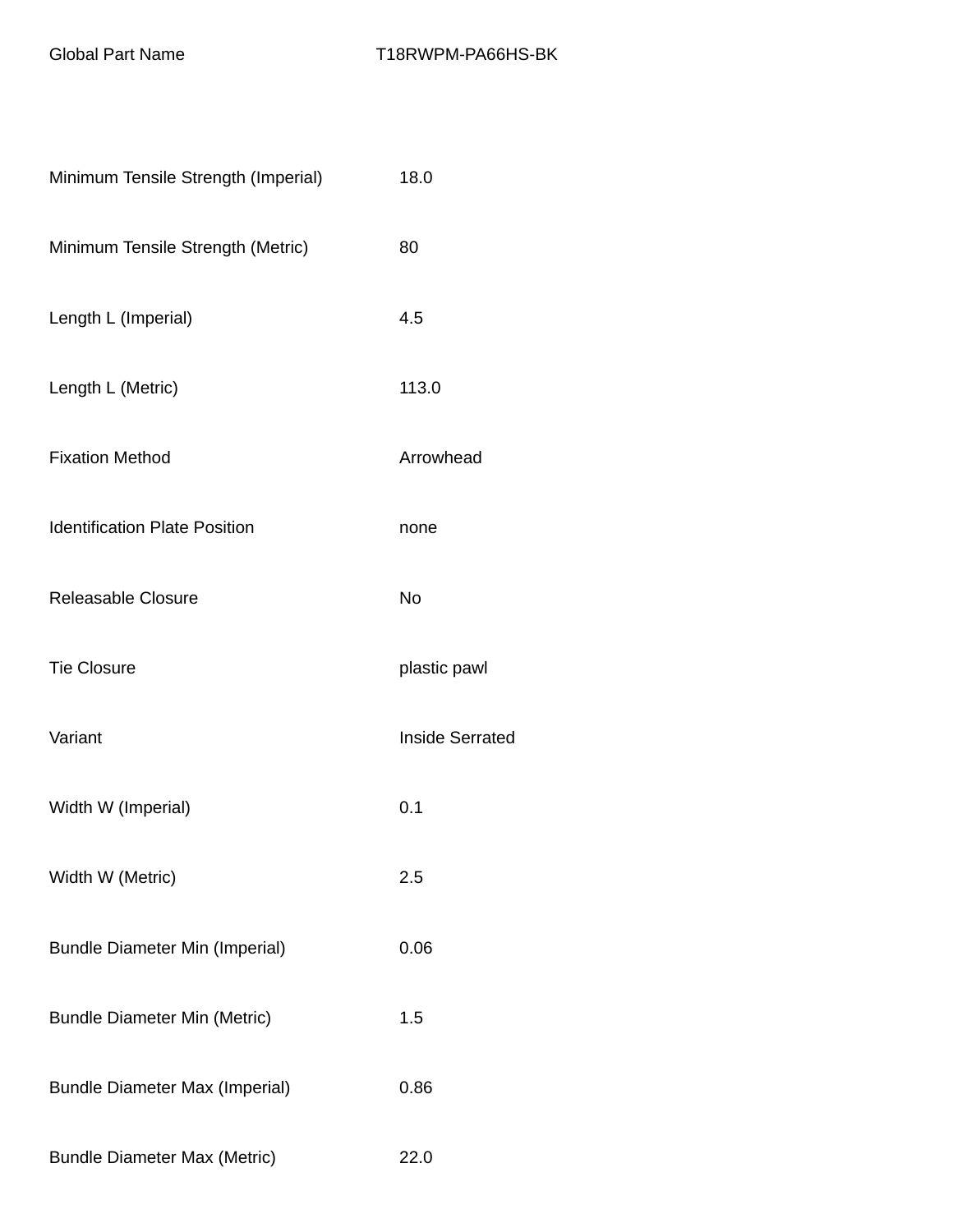| Thickness T (Imperial)                  | 0.043          |
|-----------------------------------------|----------------|
| Thickness T (Metric)                    | 1.1            |
| Height H (Imperial)                     | .23            |
| Height H (Metric)                       | 5.80           |
| Panel Thickness Min (Imperial)          | 0.06           |
| Panel Thickness Max (Imperial)          | 0.13           |
| Panel Thickness Min (Metric)            | 1.52           |
| Panel Thickness Max (Metric)            | 3.2            |
| Mounting Hole Diameter D (Imperial)     | $0.19 - 0.22$  |
| Mounting Hole Diameter D (Metric)       | $4.8 - 5.6$ mm |
| Mounting Hole Diameter D Min (Imperial) | 0.19           |
| Mounting Hole Diameter D Max (Imperial) | 0.22           |
| Mounting Hole Diameter D Max (Metric)   | 5.6            |
| Disc Diameter (Metric)                  | 13.2           |
| Disc Diameter (Imperial)                | 0.5            |